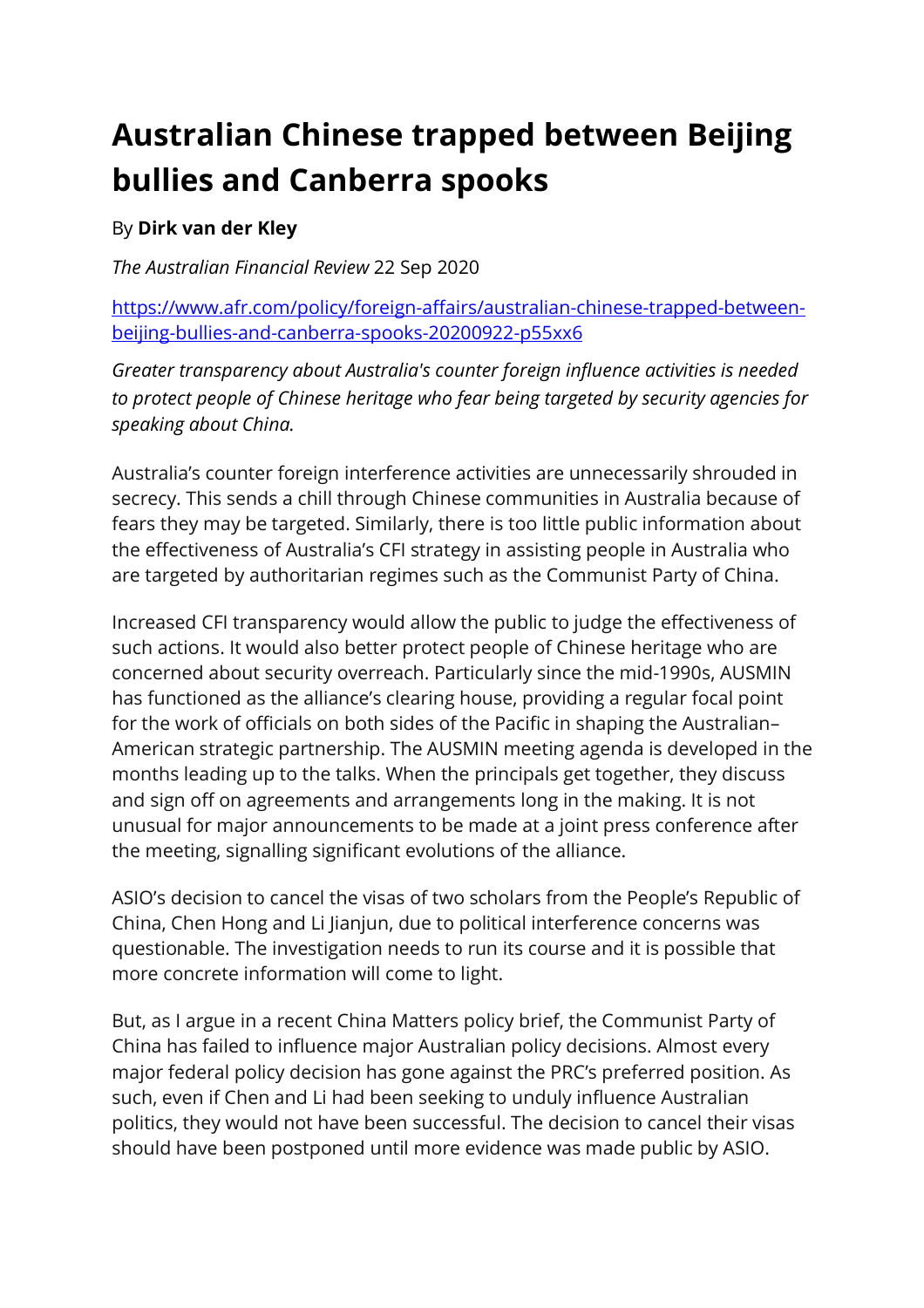It is important these decisions are explained to the public with credible evidence. Otherwise the Australian public, including individuals in Australia of Chinese heritage, are left wondering what speech or acts would warrant a visa cancellation or constitute foreign interference.

So far, we know that Chen and Li were in the same WeChat group as Shaoquett Moselmane and John Zhang (Moselmane's former staffer and a likely target of the investigation). Chen and Li had publicly said positive things about the CPC and negative things about the Australian government. Zhang had interactions with people from the PRC Ministry of Foreign Affairs in Australia. None of this by itself constitutes undue interference.

Plenty of people in this country agree with some or much of what the CPC has done over the past 40 years. They are entitled to express those opinions and to try to influence government. This is normal in a democracy.

Members of Chinese communities in Australia often feel trapped between CPC intimidation and accusations that they are CPC stooges if they say anything positive about the Party publicly. The opacity of the recent ASIO decision to cancel two scholars' visas will exacerbate this.

The attention on covert political interference and political influence takes focus away from the biggest problem of CPC interference – the successful efforts of the Party to silence people in Australia, predominantly those with links to the PRC.

People who face this intimidation rarely report it to authorities. As part of the China Matters brief, I interviewed over 30 people who claimed to be victims of CPC intimidation. Only three had reported it to authorities. The most-stated reason for this was a belief that the Australian government could not protect the victim's family in the PRC. This is a valid concern and there is little that the Australian government can do about it.

This is a difficult problem to fix, but there are small steps Australia can undertake to improve the situation. The government could provide an encrypted portal for victims to report foreign interference. The national security hotline is currently an unencrypted line.

Increased reporting of crimes will not necessarily lead to convictions under the Espionage and Foreign Interference Act because the burden of proof is high. But it would identify individuals who need protection.